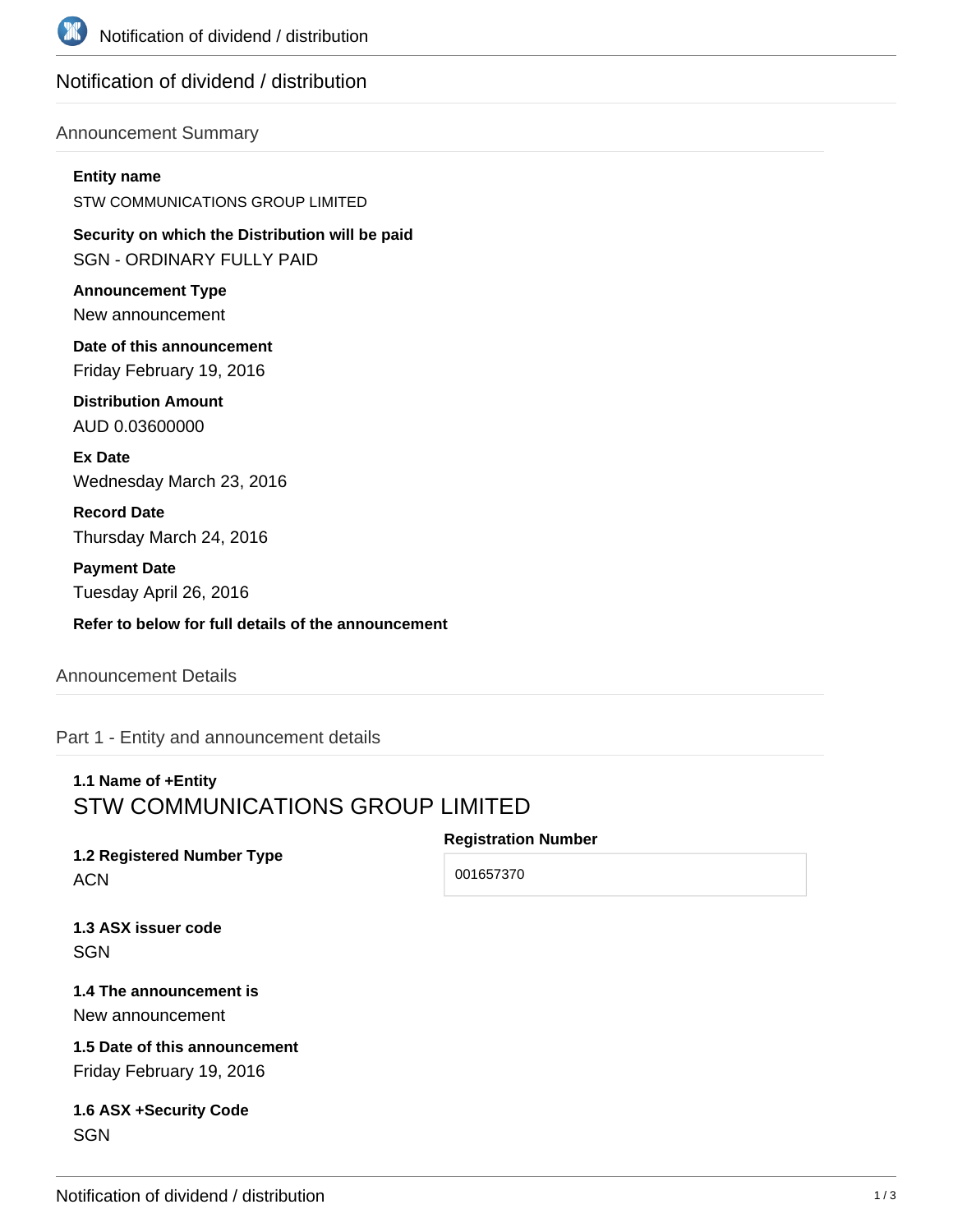

## **ASX +Security Description** ORDINARY FULLY PAID

Part 2A - All dividends/distributions basic details

**2A.1 Type of dividend/distribution Ordinary** 

### **2A.2 The Dividend/distribution:**

relates to a period of six months

### **2A.3 The dividend/distribution relates to the financial reporting or payment period ending ended/ending (date)**

Thursday December 31, 2015

**2A.4 +Record Date** Thursday March 24, 2016

**2A.5 Ex Date** Wednesday March 23, 2016

**2A.6 Payment Date** Tuesday April 26, 2016

**2A.7 Are any of the below approvals required for the dividend/distribution before business day 0 of the timetable?**

- **•** Security holder approval
- **Court approval**
- **Lodgement of court order with +ASIC**
- **ACCC approval**
- **FIRB approval**
- **Another approval/condition external to the entity required before business day 0 of the timetable for the dividend/distribution.**

No

**2A.8 Currency in which the dividend/distribution is made ("primary currency")**

AUD - Australian Dollar

**2A.9 Total dividend/distribution payment amount per +security (in primary currency) for all dividends/distributions notified in this form** AUD 0.03600000

**2A.10 Does the entity have arrangements relating to the currency in which the dividend/distribution is paid to securityholders that it wishes to disclose to the market?** No

**2A.11 Does the entity have a securities plan for dividends/distributions on this +security?**

We do not have a securities plan for dividends/distributions on this security